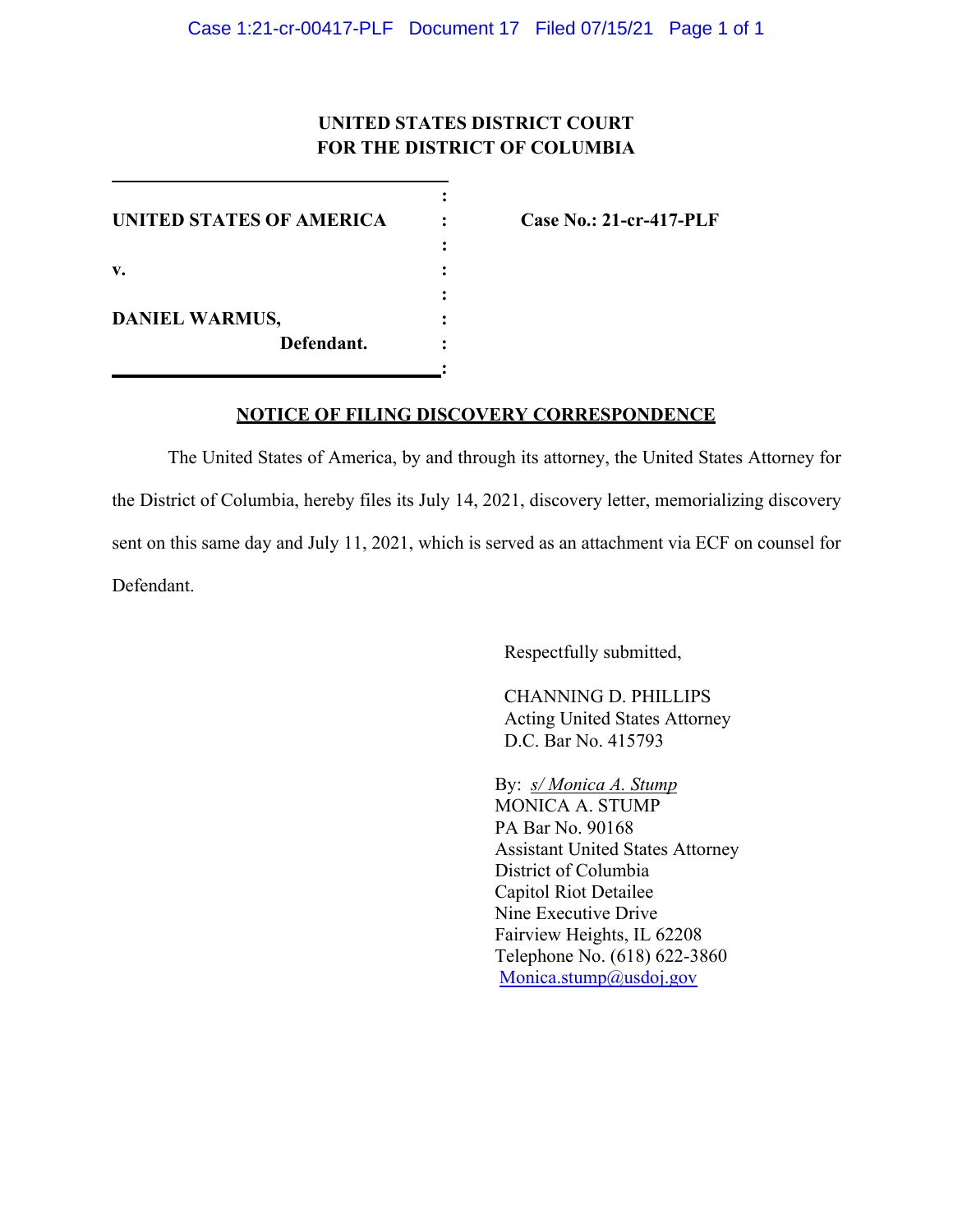## Case 1:21-cr-00417-PLF Document 17-1 Filed 07/15/21 Page 1 of 4



U.S. Department of Justice

CHANNING D. PHILLIPS Acting United States Attorney

*District of Columbia*

*Judiciary Center 555 Fourth St., N.W. Washington, D.C. 20530*

July 15, 2021

## **VIA EMAIL**

Dan DuBois DuBois Law

> Re: *United States v. Warmus* Case No. 21-cr-417-PLF

Dear Mr. DuBois:

This is to memorialize the following preliminary discovery sent you via email on **July 11, 2021**, and **July 14, 2021**, via USAFX which contained the following materials:

Serial 1: case initiation; Serial 2 and 1A\_5754\_01 SENSITIVE: Identification of Daniel Warmus Serial 3 and 1A 5799 01: Google preservation request Serial 4 and 1A 02 01: Verizon preservation request Serial 5 and 1A 01 01: DMV records check and information Serial 6 SENSITIVE and 1A 02 02: Warmus match report and photograph at Washington Monument Serial 7 and 1A 03 01-04: Utility checks, police reports and criminal history report Serial 8 and 1A 04 01-04: Employment information and photographs Serial 9 and 1A 05 01: Call detail records and review Serial 10: Request for footage Serial 11 and 1A\_07\_01-02: Weapons checks Serial 12: Military history check Serial 13\_1A\_08\_01-08 HIGHLY SENSITIVE: 8 photographs of Warmus inside the Capitol Serial 14 and 1A 09 01 HIGHLY SENSITIVE: Reports documenting receipt of video footage and CD of video footage Serial 15 and 1A 10 01-02: Social Media Checks Serial 16 and 1A 06 01-11: Report documenting photographs of Warmus' residence and 11 photographs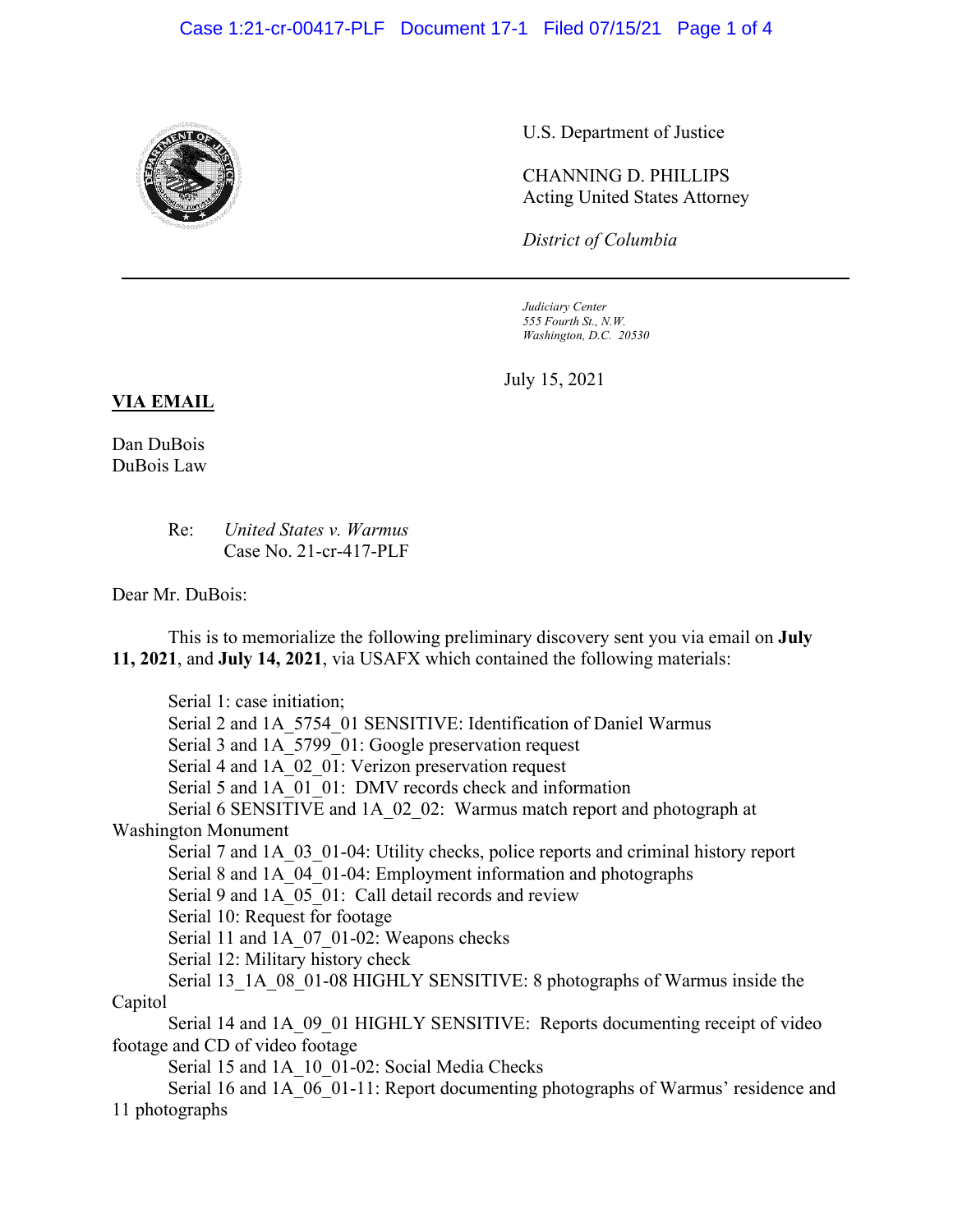Serial 17 and 1A\_ 07\_01-16: Warmus' employment information, 15 photographs and registration materials Serial 18, 1A 11 01-04 and 1A 12 01: Surveillance report, 4 photographs, and registration materials Serial 19 and 1A\_13\_01: Utilities confirmation and record for Warmus' residence Serial 21 SENSITIVE, 1A\_15\_02, 1A\_15\_03, 1A\_15\_06, and 1A\_15\_08: Searches for Warmus, passport and driver's license photographs, and photograph at Washington Monument Serial 22 and 1A\_17\_01: Report documenting requisition of and CD containing homemade video Serial 24 SENSITIVE: License plate checks Serial 25: Report documenting Warmus' YouTube Channel Serial 27 and 1A 04 01 through 04 04: Form letter for entering warrant, arrest warrant. Complaint, complaint redacted and statement of facts Serial 28 and 1A 20 01: Preservation letter to YoutTube (Google) Serial 29 and 1A 21 01: Criminal history checks and report Serial 30 and 1A\_22\_01: Records checks Serial 32 and 1A 25 01: Criminal history check and record Serial 33: Police contact Serial 34: Review of Warmus' YouTube videos Serial 35: Search and seizure report of Warmus' residence Serial 36: Search and seizure report of Warmus' vehicle Serial 38: Report documenting interview of Warmus Serial 39 and 1A 27 01-06: Firearm Surrender and receipts Serial 40 and 1A\_28\_02-05: Arrest and Complaint documents Serial 41 and 1A 29 01, and 1A 29 03-04: Search warrant documents Serial 42 and 1A\_30\_01-02: Documenting arrest and removing warrant Serial 43 and 1A 31 01-02: Forensic examination of cell phone and receipts Serial 44, 1A\_32\_01, 1A\_33\_01, 1A\_34\_01, 1A\_35\_01, 1A\_36\_01, 1A\_37\_01-03, 1A 38 01, 1A 39 01, 1A 40 01, 1A 41 01-03, and 1A 42 01: Search of Warmus' residence, search warrants, vehicle photo logs, sketches, evidence logs, agent information, and property receipts Serial 45: Comments by B. Frost Serial 46: Report documenting hard drive of surveillance video Serial 47, 1A<sup>43</sup> 01 and 1A<sup>44</sup> 01: Arrest of Warmus and notes

Serial 48 and 1A 45 01: Business reviews

Serial 50 and 1A 46 01-02: Search warrant returns

Serial 51, 1A 47 01, and 1A 47 03: Google Search warrant

Serial 52 and 1A 48 02-34: Verizon search warrant returns

Serial 53: Video of Warmus

Serial 54 and 54 Import: Newspaper reporting of arrest

Serial 55 and 1A 49 01: Google preservation

Serial 56 and 1A\_50\_01-02: Verizon search warrant

Serial 58 and 1A\_52\_01 SENSITIVE: Verizon Location information

Serial 59 and 59 Import: Cellbrite report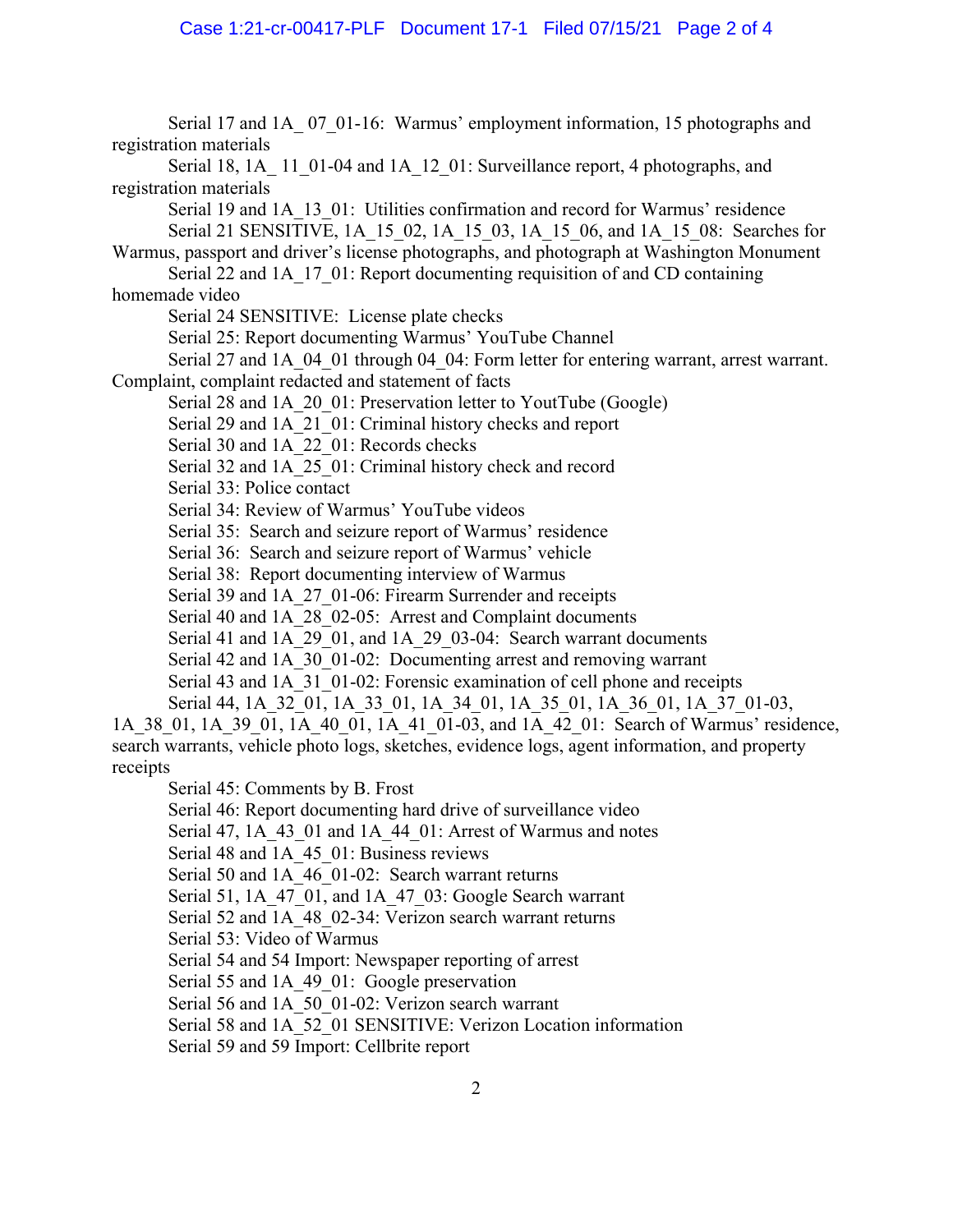Serial 60 and 1A 53 01-02: Google Search warrant returns Serial 61: Google search warrant return Serial FIS 1 and 1 1A 01 and 02: Surveillance report, notes, and registration information Serial FIS 2 and 2 1A 02 01: Surveillance report and notes Serial FIS 3 and 3 1A 03 01: Surveillance report Serial FIS 4 and 4 1A 04 01-02: Surveillance report and notes Serial FIS 5 and 5 1A 05 01: Surveillance report and notes Serial FIS 6 and 6 1A 06 01-11: Surveillance repot and 11 photographs Serial FIS 7 and 7 1A 06 01-11: Surveillance report, registration materials, and 15 photographs Serial FIS 8 and 8 1A 11 01-04 and 1A 12 01: Surveillance report, 4 pictures and registration information Serial FIS 11 and 11 1A 08 01-03: Surveillance report, notes, and registration materials Serial FIS 12 and 12\_1A\_09\_01: Surveillance report and notes Serial FIS 13 and 13 1A 10 01: Surveillance report and notes Serial FIS 14 and 14 1A 11 01: Surveillance report and notes Serial FIS 15 and 15\_1A\_12\_01-03: Surveillance report, notes, and photograph Serial FIS 16 and 16\_1A\_13\_01: Surveillance report and notes Serial FIS 17 and 17\_1A\_14\_01: Surveillance report and notes Serial GJ 01 and 01 1A 5799 01: Google preservation information Serial GJ 02 and 01 1A 01 01: Records request to Google Serial GJ 03 and 01\_1A\_02\_01: Verizon preservation request Serial GJ 04: Verizon records request Serial GJ 05 and 05 1A 04 01-02: Google records Serial GJ 06 and 06 1A 05 01: Verizon records Serial GJ 07: Utility records Serial ELA 2: CCTV of residence Video Capitol Grounds during January 6 Insurrection

Due to the extraordinary nature of the January 6, 2021 Capitol Attack, the government anticipates that a large volume of materials may contain information relevant to this prosecution. These materials may include, but are not limited to, surveillance video, statements of similarly situated defendants, forensic searches of electronic devices and social media accounts of similarly situated defendants, and citizen tips. The government is working to develop a system that will facilitate access to these materials. In the meantime, please let me know if there are any categories of information that you believe are particularly relevant to your client.

The discovery is unencrypted. Please contact me if you have any issues accessing the information, and to confer regarding pretrial discovery as provided in Fed. R. Crim. P. 16.1.

This material is subject to the terms of the Protective Order issued in this case.

I recognize the government's discovery obligations under *Brady v. Maryland*, 373 U.S. 83 (1963), its progeny, and Rule 16. I will provide timely disclosure if any such material comes to